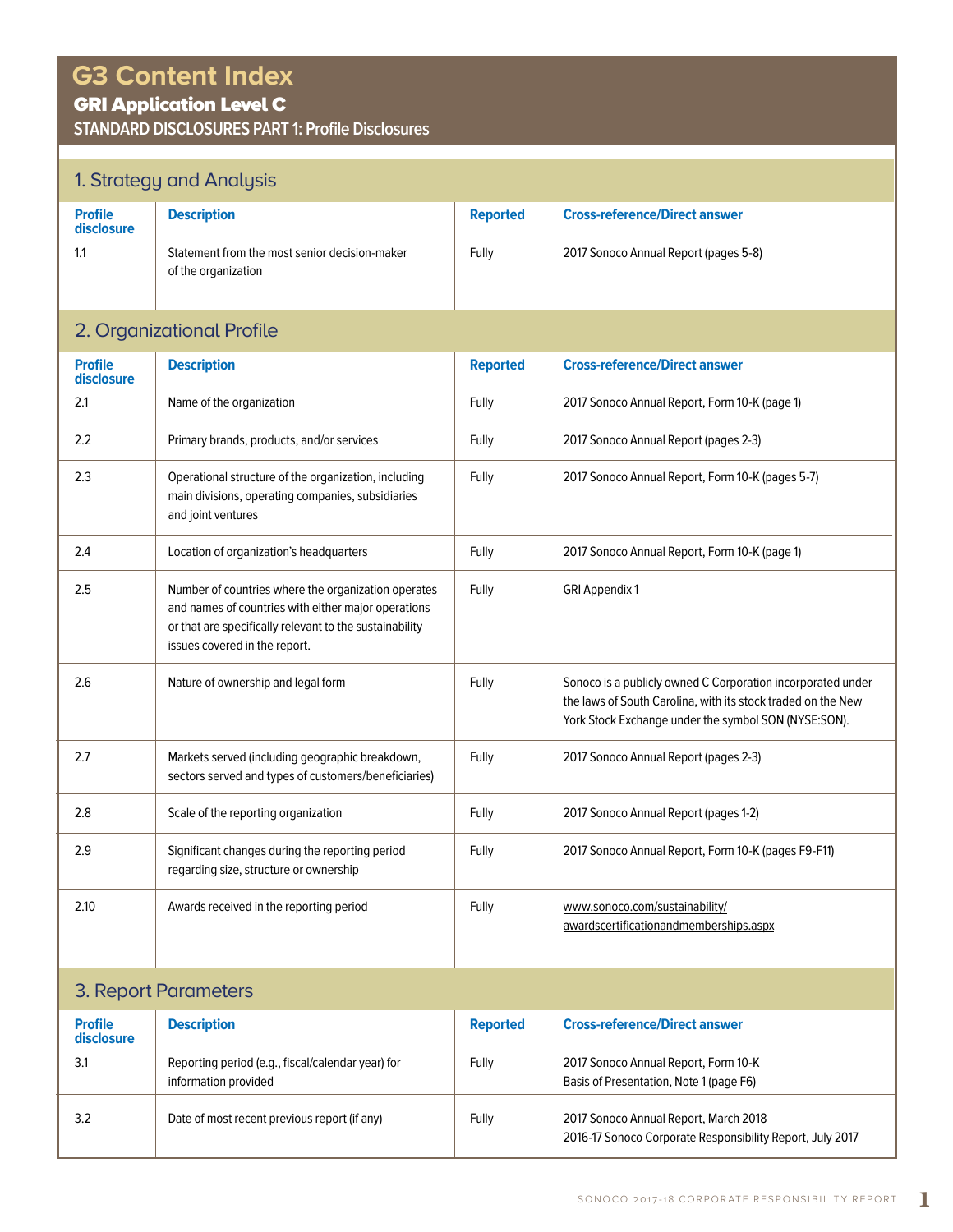| 3. Report Parameters (continued) |                                                                                                                                                                                                                                                   |                 |                                                                                                                                                                                                                                                                               |  |
|----------------------------------|---------------------------------------------------------------------------------------------------------------------------------------------------------------------------------------------------------------------------------------------------|-----------------|-------------------------------------------------------------------------------------------------------------------------------------------------------------------------------------------------------------------------------------------------------------------------------|--|
| <b>Profile</b><br>disclosure     | <b>Description</b>                                                                                                                                                                                                                                | <b>Reported</b> | <b>Cross-reference/Direct answer</b>                                                                                                                                                                                                                                          |  |
| 3.3                              | Reporting cycle (annual, biennial, etc.)                                                                                                                                                                                                          | Fully           | Both Sonco's Annual Report and Corporate Responsibility<br>Report are published on an annual basis                                                                                                                                                                            |  |
| 3.4                              | Contact point for questions regarding the report or<br>its contents                                                                                                                                                                               | Fully           | Roger P. Schrum, VP Investor Relations and Corporate Affairs                                                                                                                                                                                                                  |  |
| 3.5                              | Process for defining report content                                                                                                                                                                                                               | Fully           | 2016-17 Sonoco Corporate Responsibility Report (page 1)                                                                                                                                                                                                                       |  |
| 3.6                              | Boundary of the report (e.g., countries, divisions,<br>subsidiaries, leased facilities, joint ventures, suppliers)                                                                                                                                | Fully           | 2017 Sonoco Annual Report, Form 10-K (pages 5-6)                                                                                                                                                                                                                              |  |
| 3.7                              | State any specific limitations on the scope or boundary<br>of the report                                                                                                                                                                          | Fully           | Environmental metrics have been gathered from global<br>manufacturing locations and exclude warehouses and small<br>office structures. Water usage includes only what is used in<br>global paper operations, which we estimate to be<br>approximately 90% of our total usage. |  |
| 3.8                              | Basis for reporting on joint ventures, subsidiaries,<br>leased facilities, outsourced operations, and other<br>entities that can significantly affect comparability from<br>period to period and/or between organizations                         | Fully           | 2017 Sonoco Annual Report, Form 10-K Report<br>Basis of Presentation, Note 1 (page F6)                                                                                                                                                                                        |  |
| 3.10                             | Explanation of the effect of any re-statements of<br>information provided in earlier reports, and the<br>reasons for such re-statement (e.g., mergers/<br>acquisitions, change of base years/periods, nature of<br>business, measurement methods) | Fully           | 2017 Sonoco Annual Report (page 18)                                                                                                                                                                                                                                           |  |
| 3.11                             | Significant changes from previous reporting periods in<br>the scope, boundary, or measurement methods applied<br>in the report                                                                                                                    | Fully           | 2017 Sonoco Annual Report, Form 10-K<br>Acquisitions and dispositions (pages F6-F8)                                                                                                                                                                                           |  |
| 3.12                             | Table identifying the location of the Standard<br>Disclosures in the report                                                                                                                                                                       | Fully           | <b>GRI Content Index and Appendices</b>                                                                                                                                                                                                                                       |  |

## 4. Governance, Commitments and Engagement

| <b>Profile</b><br>disclosure | <b>Description</b>                                                                                                                                                                             | <b>Reported</b> | <b>Cross-reference/Direct answer</b>                                                                                                                                |
|------------------------------|------------------------------------------------------------------------------------------------------------------------------------------------------------------------------------------------|-----------------|---------------------------------------------------------------------------------------------------------------------------------------------------------------------|
| 4.1                          | Governance structure of the organization, including<br>committees under the highest governance body<br>responsible for specific tasks, such as setting strategy<br>or organizational oversight | Fully           | 2018 Proxy<br>Board Meetings and Committees of the Board (pages 16-19)<br>2016-17 Sonoco Corporate Responsibility Report (page 21)                                  |
| 4.2                          | Indicate whether the Chair of the highest governance<br>body is also an executive officer                                                                                                      | Fully           | 2018 Proxy<br>Leadership Structure (page 14)<br>2017 Sonoco Annual Report, Board of Directors (pages 14-15)                                                         |
| 4.3                          | For organizations that have a unitary board structure,<br>state the number of members of the highest<br>governance body that are independent and/or non-<br>executive members                  | Fully           | Sonoco's Board of Directors has a one-tier system with 13<br>members including one executive director, 11 non-executive<br>directors and nine independent directors |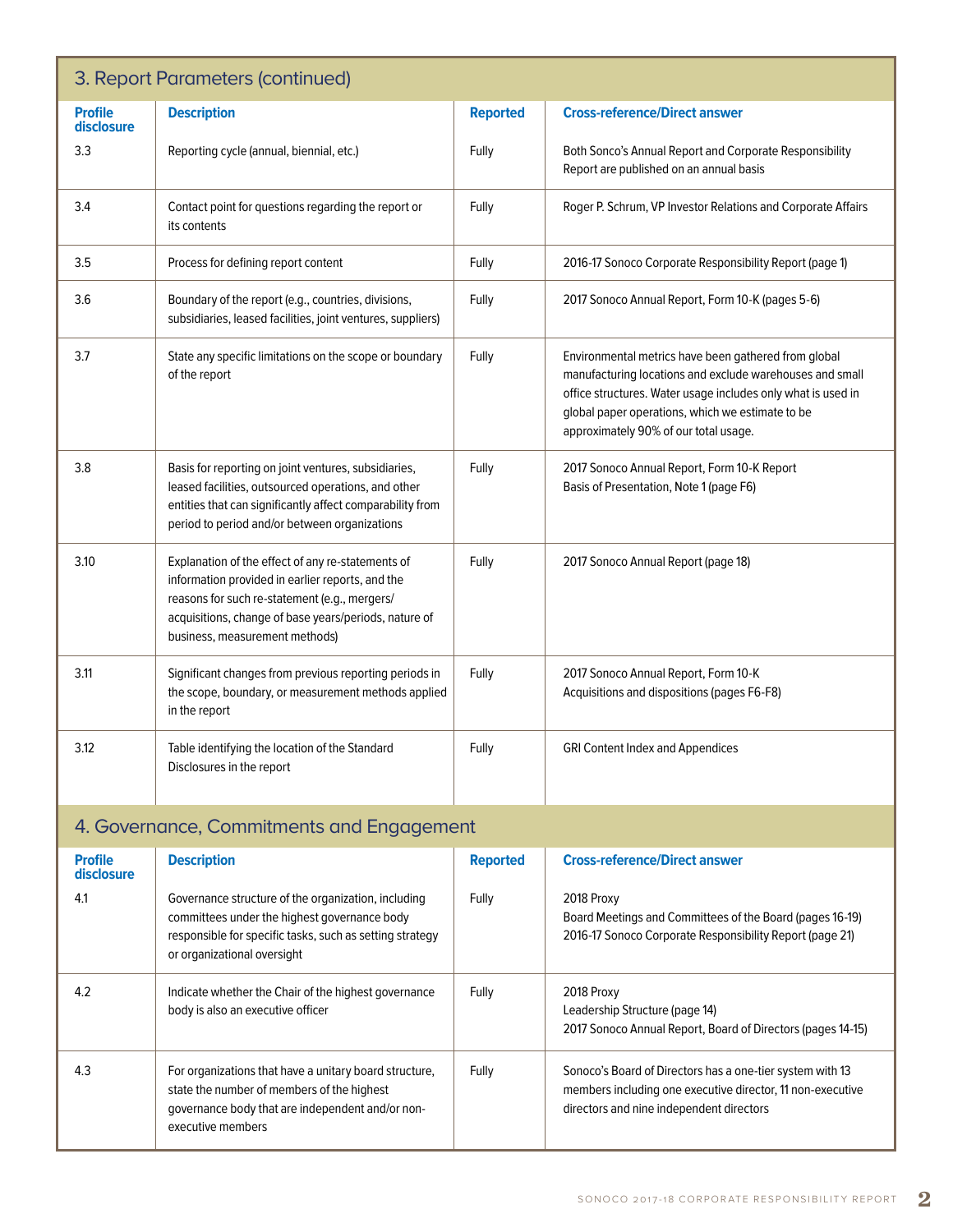| 4. Governance, Commitments and Engagement (continued) |                                                                                                                        |                 |                                                                                                                                                                                                                                                                                                                                                                                                                                                                                                                                                                                                                                                                                                                                                                                    |
|-------------------------------------------------------|------------------------------------------------------------------------------------------------------------------------|-----------------|------------------------------------------------------------------------------------------------------------------------------------------------------------------------------------------------------------------------------------------------------------------------------------------------------------------------------------------------------------------------------------------------------------------------------------------------------------------------------------------------------------------------------------------------------------------------------------------------------------------------------------------------------------------------------------------------------------------------------------------------------------------------------------|
| <b>Profile</b><br>disclosure                          | <b>Description</b>                                                                                                     | <b>Reported</b> | <b>Cross-reference/Direct answer</b>                                                                                                                                                                                                                                                                                                                                                                                                                                                                                                                                                                                                                                                                                                                                               |
| 4.4                                                   | Mechanisms for shareholders and employees to<br>provide recommendations or direction to the highest<br>governance body | Fully           | 2018 Proxy<br>Communications with the Board of Directors (page 16)<br>In addition to the Proxy instructions above, employees may also<br>make recommendations (anonymously) through the Company's<br>Sonofone telephonic and electronic suggestion boxes.<br>Recommendations and questions are reviewed and responses<br>developed by the highest-level executive responsible for issue<br>raised by the employee. In addition, the Company employs a<br>third-party service called The Network where employees can<br>provide anonymous information regarding any illegal or<br>unethical activity. These reports are investigated by the<br>Company's Director of Internal Audit and results are shared<br>with the Board of Director's Audit Committee for final<br>disposition |
| 4.14                                                  | List of stakeholder groups engaged by the organization                                                                 | Fully           | Sonoco's has identified its stakeholder groups to include<br>customers, suppliers, industry peers, shareholders, non-<br>governmental, non-profit and trade organizations, community<br>leaders and regulators and government organizations                                                                                                                                                                                                                                                                                                                                                                                                                                                                                                                                        |
| 4.15                                                  | Basis for identification and selection of stakeholders<br>with whom to engage                                          | Fully           | We began by establishing nine stakeholder groups: customers,<br>suppliers, industry peers, shareholders, non-governmental,<br>non-profit and trade organizations, community leaders, and<br>regulators and government organizations. To represent the<br>interests of each identified stakeholder group, we selected<br>individual stakeholders using methods appropriate to the type<br>of stakeholder. For example, the largest suppliers by total<br>spend were selected to represent the Suppliers stakeholder<br>group and the largest customers by total sales were selected<br>to represent the Customers stakeholder group.                                                                                                                                                |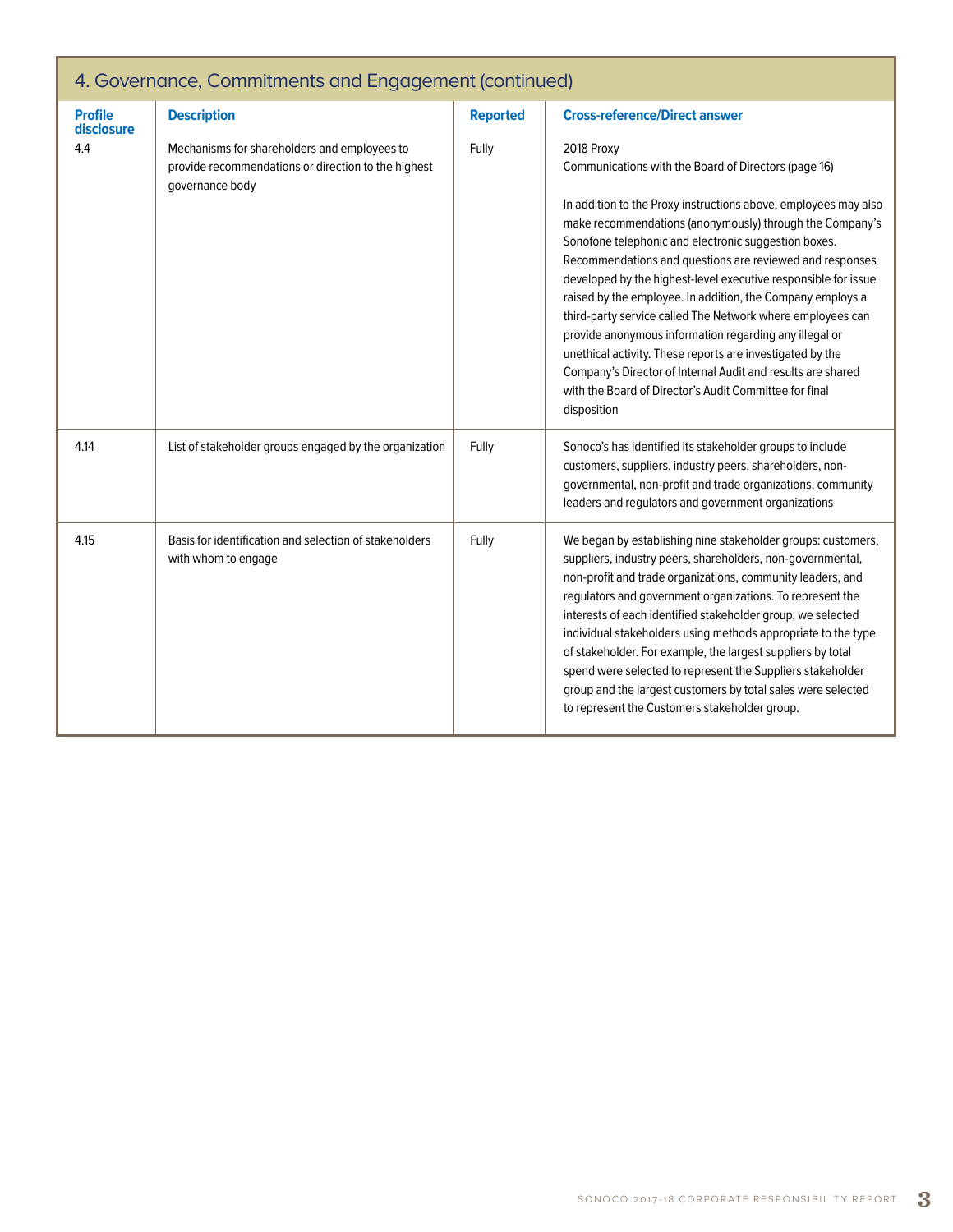# **G3 Content Index**

GRI Application Level C

**STANDARD DISCLOSURES PART 3: Performance Indicators**

### Economic

| <b>Performance</b><br><b>indicator</b> | <b>Description</b>                                                                                   | <b>Reported</b> | <b>Cross-reference/Direct answer</b>                                                                                                   |
|----------------------------------------|------------------------------------------------------------------------------------------------------|-----------------|----------------------------------------------------------------------------------------------------------------------------------------|
| Economic performance                   |                                                                                                      |                 |                                                                                                                                        |
| EC <sub>1</sub>                        | Direct economic value generated and distributed,                                                     | Fully           | 2017 Sonoco Annual Report, Form 10-K                                                                                                   |
|                                        | including revenues, operating costs, employee<br>compensation, donations and other community         |                 | <b>Consolidated Balance Sheets (page F2)</b><br>Consolidated Statements of Income (page F3)                                            |
|                                        | investments, retained earnings and payments to                                                       |                 | Item 6. Selected financial data (page 17)                                                                                              |
|                                        | capital providers and governments                                                                    |                 |                                                                                                                                        |
| EC <sub>2</sub>                        | Financial implications and other risks and                                                           | Partially       | 2016-17 Sonoco Corporate Responsibility Report (page 12)                                                                               |
|                                        | opportunities for the organization's activities due to                                               |                 | 2017 Sonoco Annual Report, Form 10-K (page 13)                                                                                         |
|                                        | climate change                                                                                       |                 |                                                                                                                                        |
| EC <sub>3</sub>                        | Coverage of the organization's defined benefit plan                                                  | Fully           | 2018 Proxy                                                                                                                             |
|                                        | obligations                                                                                          |                 | Sonoco Pension Plan (page 46-47)                                                                                                       |
| EC4                                    | Significant financial assistance received from                                                       | Fully           | No significant financial assistance was received in 2016                                                                               |
|                                        | government                                                                                           |                 |                                                                                                                                        |
| <b>Market presence</b>                 |                                                                                                      |                 |                                                                                                                                        |
| EC <sub>6</sub>                        | Policy, practices, and proportion of spending on                                                     | Not             | Information is not available                                                                                                           |
|                                        | locally-based suppliers at significant locations of<br>operation                                     |                 |                                                                                                                                        |
|                                        |                                                                                                      |                 |                                                                                                                                        |
| EC7                                    | Procedures for local hiring and proportion of senior<br>management hired from the local community at | Partially       | We value our people and are committed to giving them every<br>opportunity to use their talent, skills, passion and creativity to       |
|                                        | significant locations of operation                                                                   |                 | grow themselves, their careers and our Company. Safety,                                                                                |
|                                        |                                                                                                      |                 | sustainability and community outreach are at the heart of                                                                              |
|                                        |                                                                                                      |                 | Sonoco's culture, and we have a long record of success in each.                                                                        |
|                                        |                                                                                                      |                 | Sonoco's Employee Referral Program (ERP) encourages Sonoco                                                                             |
|                                        |                                                                                                      |                 | employees to help find talented applicants. This quick, easy                                                                           |
|                                        |                                                                                                      |                 | and financially rewarding process allows employees to refer<br>qualified candidates from their community for vacant positions.         |
|                                        |                                                                                                      |                 | http://www.sonoco.com/careers.aspx                                                                                                     |
|                                        | Indirect economic impacts                                                                            |                 |                                                                                                                                        |
| EC <sub>8</sub>                        | Development and impact of infrastructure investments                                                 | Fully           | As South Carolina's largest company, Sonoco annually                                                                                   |
|                                        | and services provided primarily for public benefit                                                   |                 | contributes more than \$1 billion to the state's economy, creating                                                                     |
|                                        | through commercial, in-kind, or pro bono engagement                                                  |                 | nearly 9,300 jobs and generating more than \$473 million in<br>income for residents, according to a study released in March            |
|                                        |                                                                                                      |                 | 2013 by the Division of Research at the University of South                                                                            |
|                                        |                                                                                                      |                 | Carolina's Darla Moore School of Business. In addition, Sonoco's                                                                       |
|                                        |                                                                                                      |                 | \$1 billion annual economic impact contributes nearly \$35 million<br>to state tax revenue each year, and for every 10 jobs created by |
|                                        |                                                                                                      |                 | Sonoco, an additional nine jobs are created elsewhere in the                                                                           |
|                                        |                                                                                                      |                 | state. Sonoco remains South Carolina's largest company to<br>date.                                                                     |
|                                        |                                                                                                      |                 |                                                                                                                                        |
|                                        |                                                                                                      |                 |                                                                                                                                        |
|                                        |                                                                                                      |                 |                                                                                                                                        |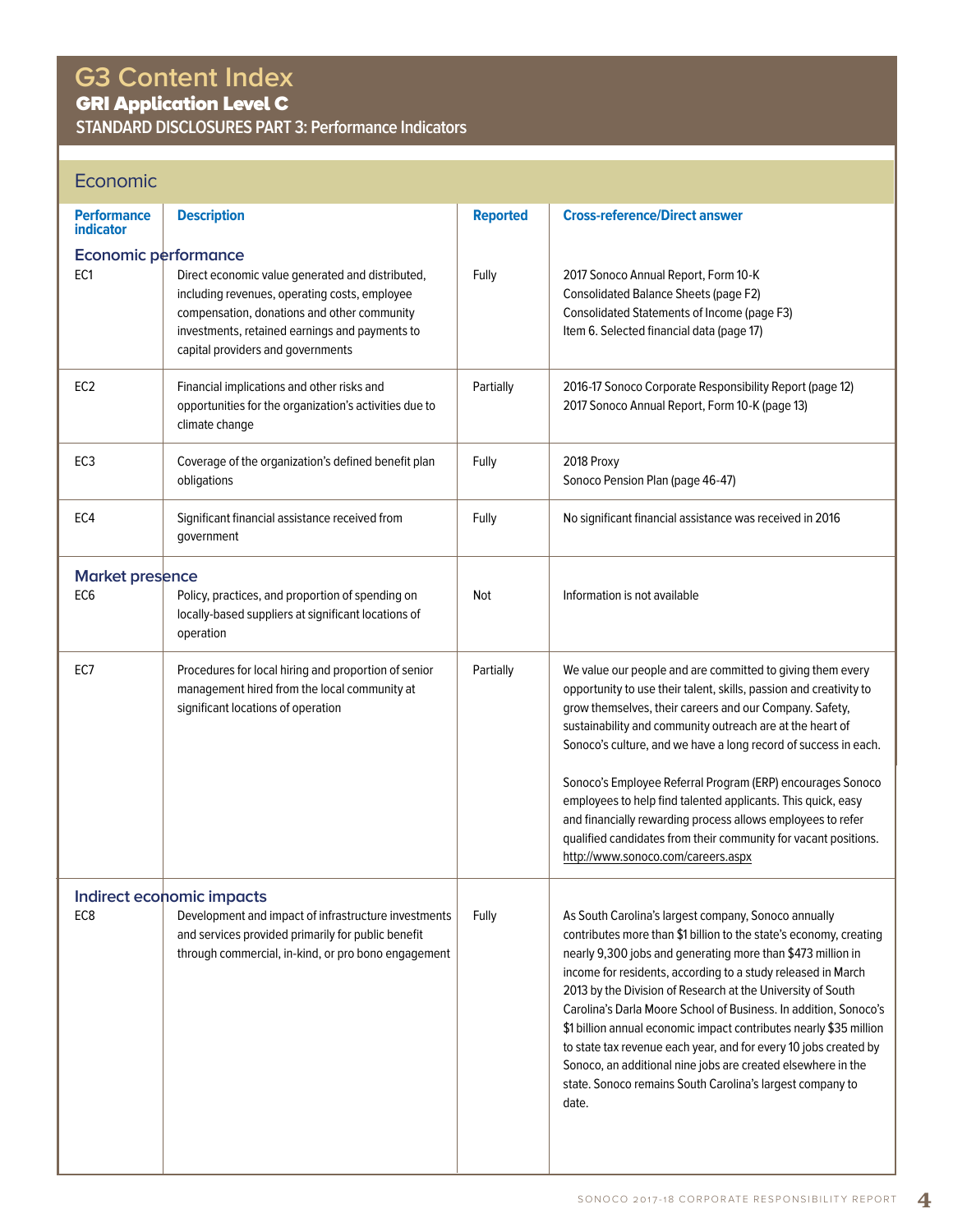| Environmental                                              |                                                                                                                                                                                   |                 |                                                                                                                                                                                                                                                                                                                                                                                                                                                                                                                                                                                                                                                                                                                                   |  |
|------------------------------------------------------------|-----------------------------------------------------------------------------------------------------------------------------------------------------------------------------------|-----------------|-----------------------------------------------------------------------------------------------------------------------------------------------------------------------------------------------------------------------------------------------------------------------------------------------------------------------------------------------------------------------------------------------------------------------------------------------------------------------------------------------------------------------------------------------------------------------------------------------------------------------------------------------------------------------------------------------------------------------------------|--|
| <b>Performance</b><br><b>indicator</b><br><b>Materials</b> | <b>Description</b>                                                                                                                                                                | <b>Reported</b> | <b>Cross-reference/Direct answer</b>                                                                                                                                                                                                                                                                                                                                                                                                                                                                                                                                                                                                                                                                                              |  |
| EN <sub>1</sub>                                            | Materials used by weight or volume                                                                                                                                                | Not             | Information is not available                                                                                                                                                                                                                                                                                                                                                                                                                                                                                                                                                                                                                                                                                                      |  |
| EN <sub>2</sub>                                            | Percentage of materials used that are recycled input<br>materials                                                                                                                 | Not             | Sonoco uses metal, fiber and plastic post-consumer recycled<br>materials in our products at rates of 9%, 96% and 19%,<br>respectively                                                                                                                                                                                                                                                                                                                                                                                                                                                                                                                                                                                             |  |
| <b>Energy</b><br>EN <sub>3</sub>                           | Direct energy consumption by primary energy source                                                                                                                                | Fully           | 4,293,722 MWh                                                                                                                                                                                                                                                                                                                                                                                                                                                                                                                                                                                                                                                                                                                     |  |
| EN4                                                        | Indirect energy consumption by primary source                                                                                                                                     | Fully           | 1,005,266 MWh                                                                                                                                                                                                                                                                                                                                                                                                                                                                                                                                                                                                                                                                                                                     |  |
| EN <sub>6</sub>                                            | Initiatives to provide energy-efficient or renewable-<br>energy-based products and services, and reductions<br>in energy requirements as a result of these initiatives            | Fully           | 2016-17 Sonoco Corporate Responsibility Report (page 12)                                                                                                                                                                                                                                                                                                                                                                                                                                                                                                                                                                                                                                                                          |  |
| <b>Water</b><br>EN <sub>8</sub>                            | Total water withdrawal by source                                                                                                                                                  | Fully           | 2016-17 Sonoco Corporate Responsibility Report (page 14)                                                                                                                                                                                                                                                                                                                                                                                                                                                                                                                                                                                                                                                                          |  |
| <b>Biodiversity</b><br><b>EN11</b>                         | Location and size of land owned, leased, managed in,<br>or adjacent to, protected areas and areas of high<br>biodiversity value outside protected areas                           | Fully           | Sonoco owns and manages multiple tracts of timberland<br>totaling 55,080 acres, all of which are located in South<br>Carolina. These Company-owned forests are primarily<br>hardwoods and provide a fiber source used to produce<br>corrugated paper at Sonoco's Hartsville-based paper mill, in<br>addition to being managed under a multiple use system for<br>recreation and wildlife. All of Sonoco's timberland is managed<br>according to the Sustainable Forestry Initiative. Through SFI,<br>Sonoco achieved certification for responsible and sustainable<br>forestry management practices. To our knowledge, we do not<br>own any land adjacent to protected areas or areas deemed to<br>be of high biodiversity value. |  |
| <b>EN12</b>                                                | Description of significant impacts of activities,<br>products, and services on biodiversity in protected<br>areas and areas of high biodiversity value outside<br>protected areas | Fully           | To our knowledge, we do not own any land adjacent to<br>protected areas or areas deemed to be of high biodiversity<br>value                                                                                                                                                                                                                                                                                                                                                                                                                                                                                                                                                                                                       |  |
|                                                            | Emissions, effluents and waste                                                                                                                                                    |                 |                                                                                                                                                                                                                                                                                                                                                                                                                                                                                                                                                                                                                                                                                                                                   |  |
| <b>EN16</b>                                                | Total direct and indirect greenhouse gas emissions by<br>weight                                                                                                                   | Fully           | 2016-17 Sonoco Corporate Responsibility Report (page 14)                                                                                                                                                                                                                                                                                                                                                                                                                                                                                                                                                                                                                                                                          |  |
| <b>EN17</b>                                                | Other relevant indirect greenhouse gas emissions by<br>weight                                                                                                                     | Fully           | 2016-17 Sonoco Corporate Responsibility Report (page 14)                                                                                                                                                                                                                                                                                                                                                                                                                                                                                                                                                                                                                                                                          |  |
| <b>EN19</b>                                                | Emissions of ozone-depleting substances by weight                                                                                                                                 | Not             | Information is not available.                                                                                                                                                                                                                                                                                                                                                                                                                                                                                                                                                                                                                                                                                                     |  |
| <b>EN20</b>                                                | NOx, SOx, and other significant air emissions by type<br>and weight                                                                                                               | Not             | Information is not available.                                                                                                                                                                                                                                                                                                                                                                                                                                                                                                                                                                                                                                                                                                     |  |
| <b>EN21</b>                                                | Total water discharge by quality and destination                                                                                                                                  | Fully           | 2016-17 Sonoco Corporate Responsibility Report (page 14)                                                                                                                                                                                                                                                                                                                                                                                                                                                                                                                                                                                                                                                                          |  |
| <b>EN22</b>                                                | Total weight of waste by type and disposal method                                                                                                                                 | Fully           | 2016-17 Sonoco Corporate Responsibility Report (page 14)                                                                                                                                                                                                                                                                                                                                                                                                                                                                                                                                                                                                                                                                          |  |
| <b>EN23</b>                                                | Total number and volume of significant spills                                                                                                                                     | Fully           | No significant spills occurred at Company operations in 2017                                                                                                                                                                                                                                                                                                                                                                                                                                                                                                                                                                                                                                                                      |  |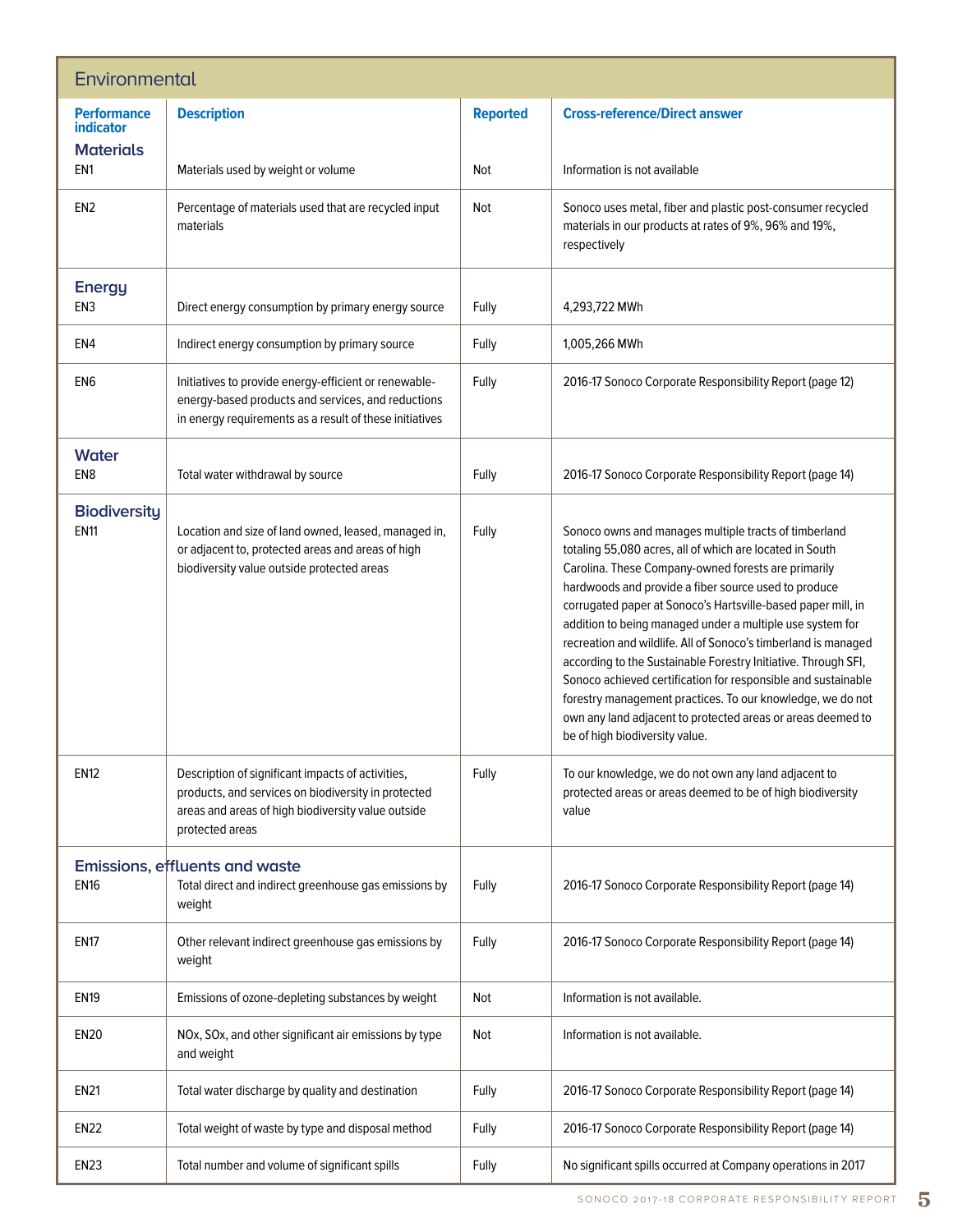| Environmental (continued)                      |                                                                                                                                                 |                 |                                                                                                                                                                                                                                                                                                                                                                                                                                                                                                                                                                                                                                                                                                                                                                                                 |  |
|------------------------------------------------|-------------------------------------------------------------------------------------------------------------------------------------------------|-----------------|-------------------------------------------------------------------------------------------------------------------------------------------------------------------------------------------------------------------------------------------------------------------------------------------------------------------------------------------------------------------------------------------------------------------------------------------------------------------------------------------------------------------------------------------------------------------------------------------------------------------------------------------------------------------------------------------------------------------------------------------------------------------------------------------------|--|
| <b>Performance</b><br><b>indicator</b>         | <b>Description</b>                                                                                                                              | <b>Reported</b> | <b>Cross-reference/Direct answer</b>                                                                                                                                                                                                                                                                                                                                                                                                                                                                                                                                                                                                                                                                                                                                                            |  |
| <b>Products and services</b><br><b>EN26</b>    | Initiatives to mitigate environmental impacts of<br>products and services, and extent of impact mitigation                                      | Fully           | 2016-17 Sonoco Corporate Responsibility Report (pages 12-15)                                                                                                                                                                                                                                                                                                                                                                                                                                                                                                                                                                                                                                                                                                                                    |  |
| <b>EN27</b>                                    | Percentage of products sold and their packaging<br>materials that are reclaimed by category                                                     | Partially       | Sonoco's strategy is to work with customers to ensure return<br>shipments and reuse of the tubes and cores, pallets, reels, carts<br>and racks, bins, slip sheets and cartons that are utilized to move<br>our products. Sonoco's reels and pallets are designed to be<br>reused or remanufactured, extending their useful life. Sonoco<br>began refurbishing wooden reels in 1991 and today is the only<br>national provider of reel refurbishment services, receiving over<br>1 million tons of reels for refurbishment since its inception.<br>Additionally, Sonoco collects and identifies usable, longer<br>pieces of paper core waste and re-cuts them for reuse by our<br>customers. The re-cut program allows customers to gain a<br>second use from a core and avoid buying a new one. |  |
| Compliance<br><b>EN28</b>                      | Monetary value of significant fines and total number of<br>non-monetary sanctions for non-compliance with<br>environmental laws and regulations | Fully           | 2017 Sonoco Annual Report, Form 10-K<br>Item 3. Legal proceedings (page 16)<br>Environmental matters (pages F28)<br>Sonoco operates 298 facilities in 33 countries and all have<br>various forms of environmental requirements. In those facilities<br>we occasionally exceed the permit limit, for which we take<br>immediate corrective action, thus any fines that may have been<br>paid were minimal. Currently the Company doesn't have any<br>significant environmental violations involving its facilities. On a<br>global basis, ongoing capital investment allows a few Company<br>facilities to continue meeting current and future environmental<br>limits.                                                                                                                          |  |
| <b>Social: Labor Practices and Decent Work</b> |                                                                                                                                                 |                 |                                                                                                                                                                                                                                                                                                                                                                                                                                                                                                                                                                                                                                                                                                                                                                                                 |  |

| <b>Performance</b><br>indicator | <b>Description</b>                                                                                                                   | <b>Reported</b> | <b>Cross-reference/Direct answer</b>                                                                      |
|---------------------------------|--------------------------------------------------------------------------------------------------------------------------------------|-----------------|-----------------------------------------------------------------------------------------------------------|
| Employment                      |                                                                                                                                      |                 |                                                                                                           |
| LA1                             | Total workforce by employment type, employment<br>contract, and region                                                               | Fully           | Appendix 2: Labor Practices and Decent Work Performance<br>Indicators                                     |
| LA <sub>2</sub>                 | Total number and rate of employee turnover by age<br>group, gender and region                                                        | Fully           | Appendix 2: Labor Practices and Decent Work Performance<br>Indicators                                     |
| Labor/management relations      |                                                                                                                                      |                 |                                                                                                           |
| LA4                             | Percentage of employees covered by collective<br>bargaining agreements                                                               | Fully           | 11% of Sonoco employees are covered by collective<br>bargaining agreements.                               |
| LA <sub>5</sub>                 | Minimum notice period(s) regarding significant<br>operational changes, including whether it is specified<br>in collective agreements | Partially       | Depending on the business circumstances, a minimum of 60<br>days and up to one year's notice is required. |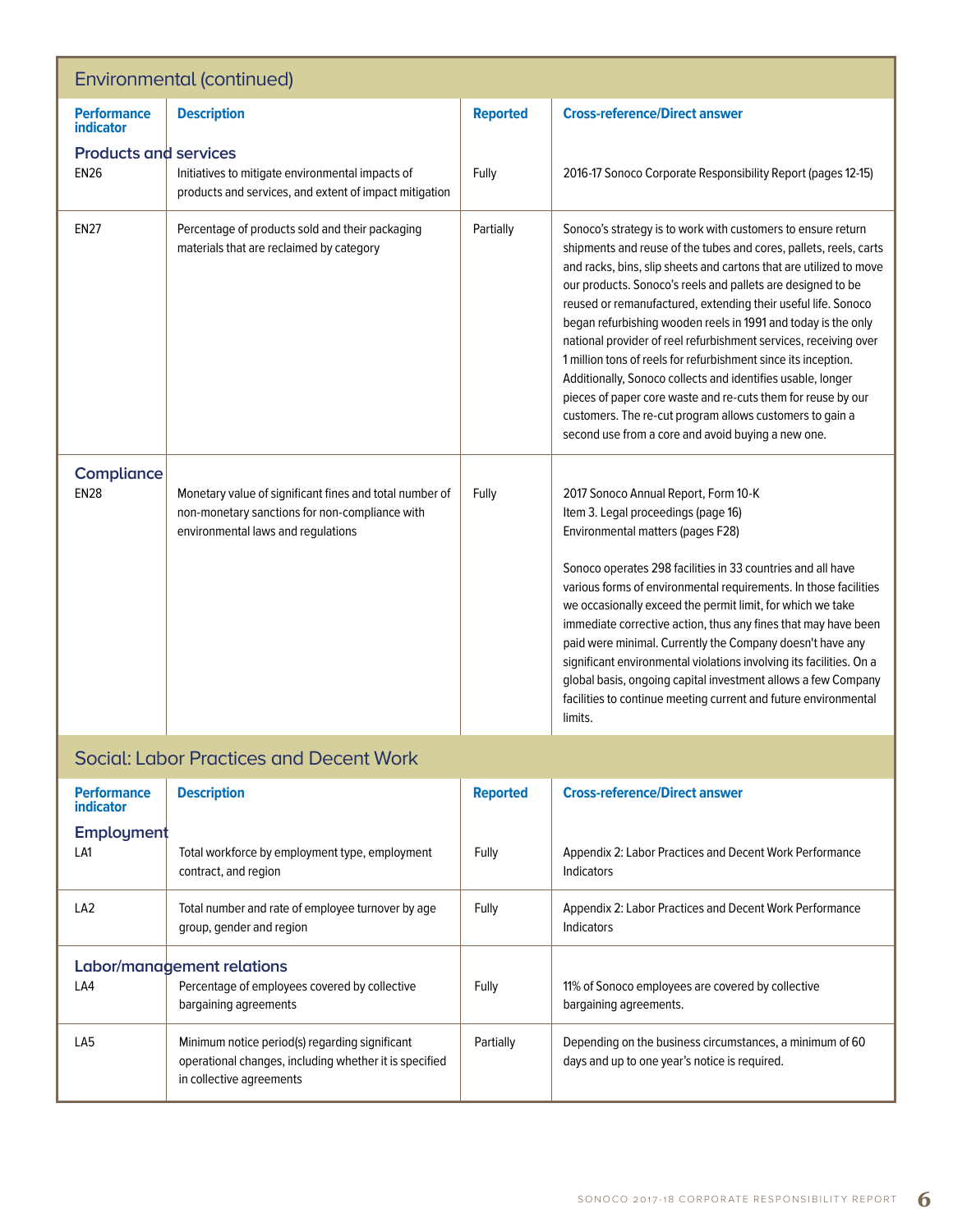| Social: Labor Practices and Decent Work (continued) |                                                                                                                                                                                                                   |                 |                                                                                                                                                                                                                                                                                                                                                                                                                                                                                                                                                                                                                                                                                                                                                  |
|-----------------------------------------------------|-------------------------------------------------------------------------------------------------------------------------------------------------------------------------------------------------------------------|-----------------|--------------------------------------------------------------------------------------------------------------------------------------------------------------------------------------------------------------------------------------------------------------------------------------------------------------------------------------------------------------------------------------------------------------------------------------------------------------------------------------------------------------------------------------------------------------------------------------------------------------------------------------------------------------------------------------------------------------------------------------------------|
| <b>Performance</b><br><b>indicator</b>              | <b>Description</b>                                                                                                                                                                                                | <b>Reported</b> | <b>Cross-reference/Direct answer</b>                                                                                                                                                                                                                                                                                                                                                                                                                                                                                                                                                                                                                                                                                                             |
| LA7                                                 | Occupational health and safety<br>Rates of injury, occupational diseases, lost days and<br>absenteeism, and number of work-related fatalities by<br>region                                                        | Fully           | 2016-17 Sonoco Corporate Responsibility Report (page 19)<br>The Company follows OSHA 1904 regulations for recording and<br>reporting occupational injuries and illness throughout our global<br>operations<br>In 2017, Sonoco's global injury rate (IR), the total injuries per 100<br>employees, including independent contractors, was 0.38. Our<br>lost-time injuries frequency rate, the percent of employees per<br>200,000 hours was .99. Sonoco did not have any recorded<br>occupational diseases or workplace fatalities in 2017.                                                                                                                                                                                                       |
| LA8                                                 | Education, training, counseling, prevention, and<br>risk-control programs in place to assist workforce<br>members, their families, or community members<br>regarding serious diseases                             | Fully           | In 2017, Sonoco provided training and development programs<br>for employees and groups of employees at every level. For help<br>with work-life balance issues, we provide assistance through<br>Guidance Resources. Guidance Resources offers free and<br>confidential counseling for issues ranging from family finances<br>and healthcare to daycare for children or aging parents. We<br>offer health improvement programs and health coaches for<br>employees and in many cases, for family members. Sonoco<br>employees do not have a high incidence or high risk of any<br>specific diseases.                                                                                                                                              |
| Training and education<br><b>LA10</b>               | Average hours of training per year per employee by<br>employee category                                                                                                                                           | Partially       | Average hours of training and development per full-time<br>employee equals 80 hours                                                                                                                                                                                                                                                                                                                                                                                                                                                                                                                                                                                                                                                              |
| LA13                                                | Diversity and equal opportunity<br>Composition of governance bodies and breakdown<br>of employees per category according to gender, age<br>group, minority group membership, and other<br>indicators of diversity | Fully           | Appendix 2: Labor Practices and Decent Work Performance<br>Indicators                                                                                                                                                                                                                                                                                                                                                                                                                                                                                                                                                                                                                                                                            |
| LA14                                                | Ratio of basic salary of men to women by employee<br>category                                                                                                                                                     | Partially       | It is the policy of Sonoco to provide equal employment<br>opportunities without regard to race, color, religion, sex, age,<br>national origin, disability and veteran status. The Company will<br>also take affirmative action to employ and advance disabled<br>individuals who are qualified. This policy relates to all phases<br>of employment, including, but not limited to, recruiting,<br>employment, placement, upgrading, demotion or transfer;<br>layoff, recall and termination; rates of pay or other forms of<br>compensation and selection for training; and the use of all<br>facilities. This policy is periodically brought to the attention of<br>all managers and supervisors who are responsible for its<br>implementation. |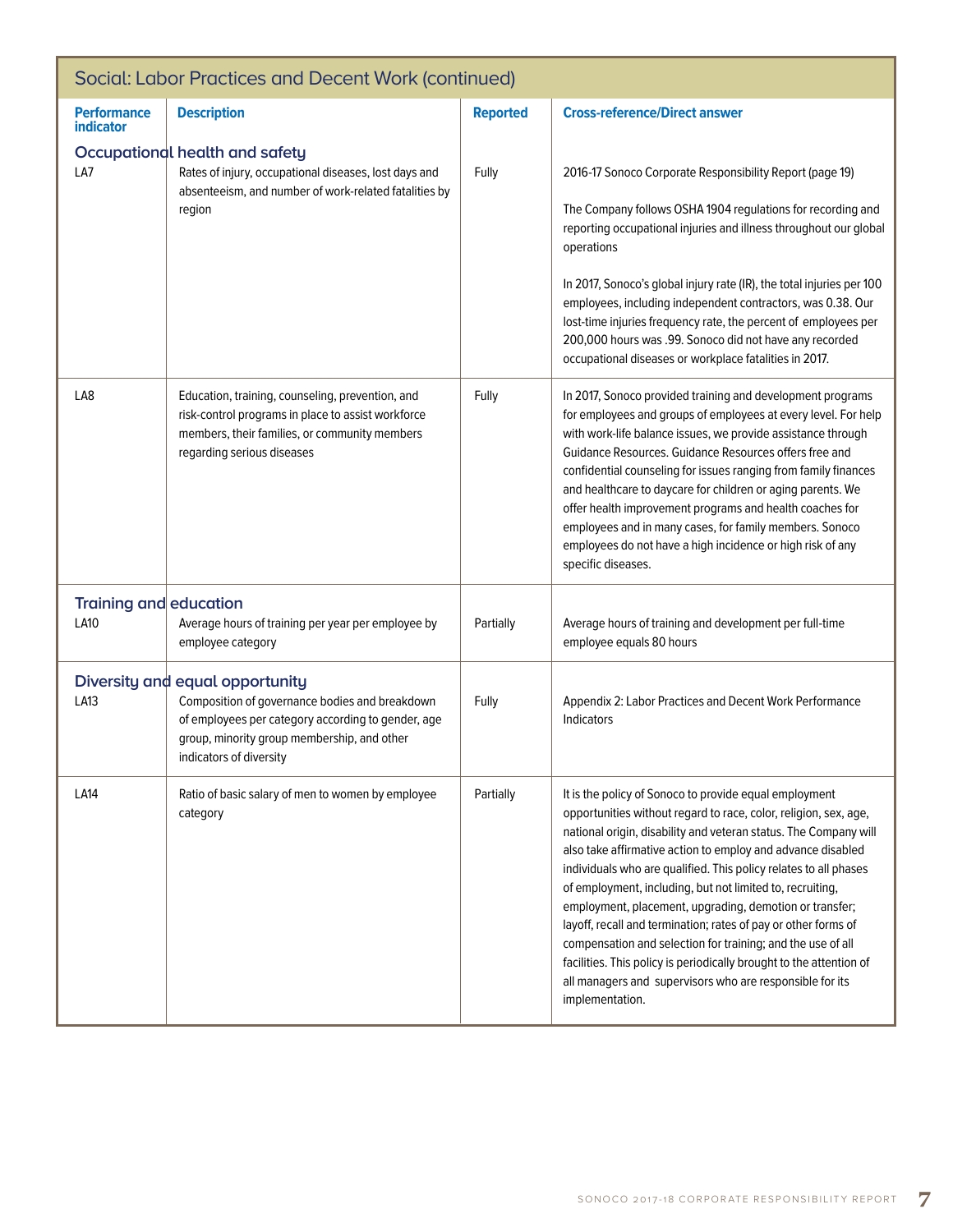| <b>Social: Human Rights</b>            |                                                                                                                                                                                                                                          |                 |                                                                                                                                                                                                                          |  |
|----------------------------------------|------------------------------------------------------------------------------------------------------------------------------------------------------------------------------------------------------------------------------------------|-----------------|--------------------------------------------------------------------------------------------------------------------------------------------------------------------------------------------------------------------------|--|
| <b>Performance</b><br><b>indicator</b> | <b>Description</b>                                                                                                                                                                                                                       | <b>Reported</b> | <b>Cross-reference/Direct answer</b>                                                                                                                                                                                     |  |
| HR1                                    | Investment and procurement practices<br>Percentage and total number of significant investment<br>agreements that include human rights clauses or that<br>have undergone human rights screening                                           | Fully           | 100% of agreements with Sonoco's direct suppliers outline<br>human rights and Sonoco's requriements of its suppliers<br>regarding human rights                                                                           |  |
| HR <sub>2</sub>                        | Percentage of significant suppliers and contractors<br>that have undergone screening on human rights and<br>actions taken                                                                                                                | Fully           | 1% of Sonoco's direct suppliers took part in our human rights<br>screening in 2017                                                                                                                                       |  |
| HR <sub>3</sub>                        | Total hours of employee training on policies and<br>procedures concerning aspects of human rights that<br>are relevant to operations, including the percentage<br>of employees trained                                                   | Fully           | 100% of Sonoco's global exempt-level professionals are required<br>to participate in business code of conduct and human rights<br>training biennially. The last training was conducted in<br>Summer 2016.                |  |
| Non-discrimination<br>HR4              | Total number of incidents of discrimination and actions                                                                                                                                                                                  | Fully           | In 2017 Sonoco had 33 open employment-related cases. Ten<br>carried over from 2017 and 23 were new cases. Eight were<br>dismissed by the EEOC and/or state agency, Nine were settled<br>out of court and 16 remain open. |  |
| HR <sub>5</sub>                        | Freedom of association and collective bargaining<br>Operations identified in which the right to exercise<br>freedom of association and collective bargaining may<br>be at significant risk, and actions taken to support<br>these rights | Fully           | No Sonoco operations or suppliers have been identified as being<br>at significant risk                                                                                                                                   |  |
| <b>Child labor</b><br>HR6              | Operations identified as having significant risk for<br>incidents of child labor, and measures taken to<br>contribute to the elimination of child labor                                                                                  | Fully           | No Sonoco operations or suppliers have been identified as being<br>at significant risk. The minimum working age at Sonoco is 18.                                                                                         |  |
| HR7                                    | Forced and compulsory labor<br>Operations identified as having significant risk for<br>incidents of forced or compulsory labor, and measures<br>to contribute to the elimination of forced or compulsory<br>labor                        | Fully           | No Sonoco operations or suppliers have been identified as being<br>at significant risk                                                                                                                                   |  |
| <b>Security practices</b><br>HR8       | Percentage of security personnel trained in the<br>organization's policies or procedures concerning<br>aspects of human rights that are relevant to operations                                                                           | Fully           | 100% of Sonoco's global exempt-level professionals are required<br>to participate in business code of conduct and human rights<br>training biennially. The last training was in Summer 2016.                             |  |
| Indigenous rights<br>HR9               | Total number of incidents of violations involving rights<br>of indigenous people and actions taken                                                                                                                                       | Fully           | No incidents or violations have ever been filed related to human<br>rights.                                                                                                                                              |  |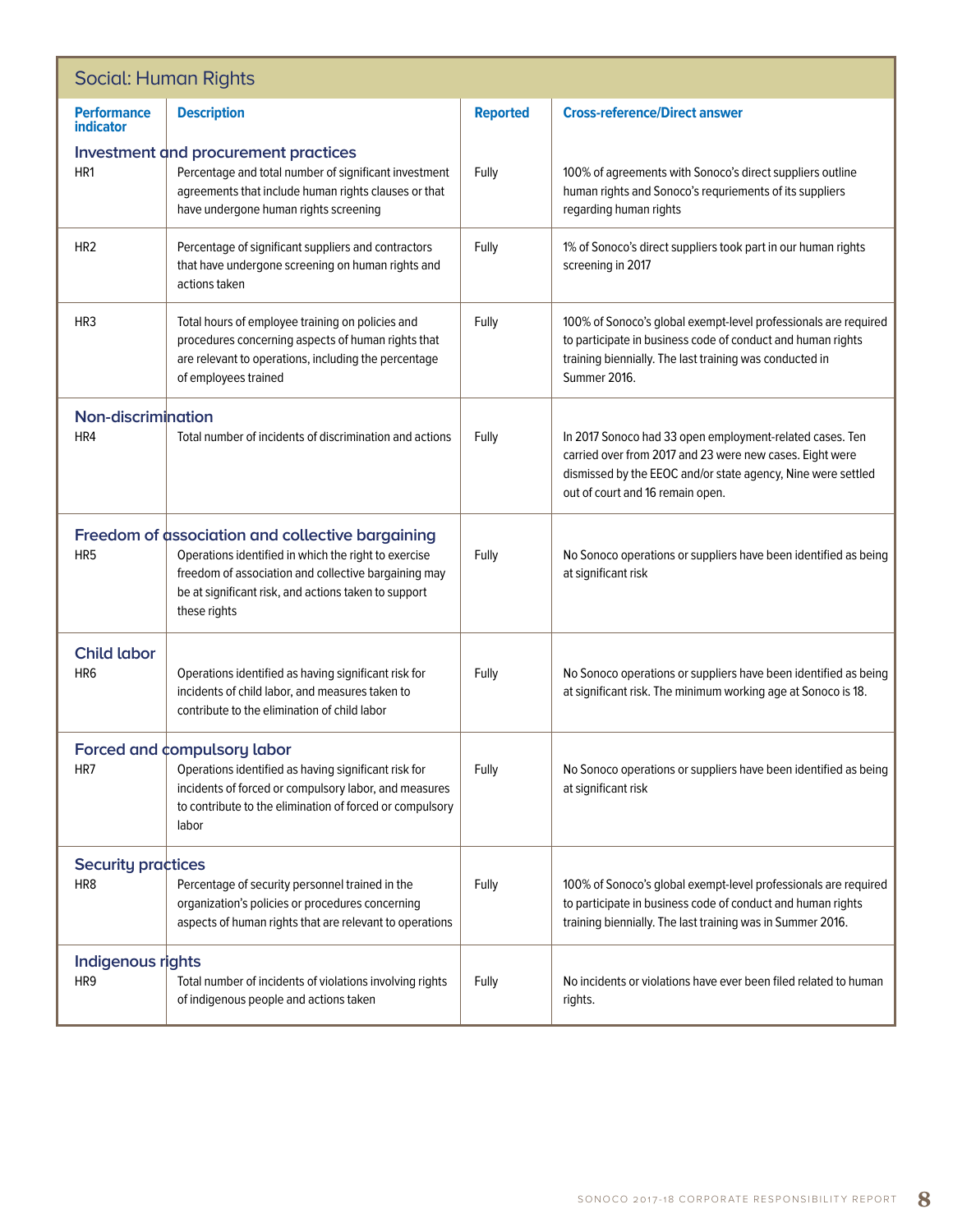| <b>Social: Society</b>                 |                                                                                                                                                                                    |                 |                                                                                                                                                                                                                                               |  |
|----------------------------------------|------------------------------------------------------------------------------------------------------------------------------------------------------------------------------------|-----------------|-----------------------------------------------------------------------------------------------------------------------------------------------------------------------------------------------------------------------------------------------|--|
| <b>Performance</b><br><b>indicator</b> | <b>Description</b>                                                                                                                                                                 | <b>Reported</b> | <b>Cross-reference/Direct answer</b>                                                                                                                                                                                                          |  |
| Community<br>SO1                       | Nature, scope, and effectiveness of any programs and<br>practices that assess and manage the impacts of<br>operations on communities, including entering,<br>operating and exiting | Fully           | 2016-17 Sonoco Corporate Responsibility Report (pages 12-13)<br>2016-17 Sonoco Corporate Responsibility Report (pages 16-19)<br>www.sonocofoundation.com/philosophy.aspx<br>www.sonoco.com/contact.aspx                                       |  |
| Corruption<br>S <sub>02</sub>          | Percentage and total number of business units<br>analyzed for risks related to corruption                                                                                          | Not             | 100% of Sonoco's businesses are covered under the risk<br>category of Regulatory compliance - business conduct                                                                                                                                |  |
| <b>SO3</b>                             | Percentage of employees trained in organization's<br>anti-corruption policies and procedures                                                                                       | Fully           | 100% of Sonoco's employees are trained in anti-corruption<br>policies and procedures biennially. The last training was<br>conducted in the summer 2016.                                                                                       |  |
| <b>SO4</b>                             | Actions taken in response to incidents of corruption                                                                                                                               | Fully           | Sonoco is not aware of any material weakness or significant<br>deficiency in its internal controls                                                                                                                                            |  |
| <b>Public policy</b><br><b>SO5</b>     | Public policy positions and participation in public policy<br>development and lobbying                                                                                             | Fully           | 2016-17 Sonoco Corporate Responsibility Report (page 19)<br>Sonoco is a member of American Forest and Paper Association,<br>AMERIPEN, and other organizations, all of whom support<br>our interests in public policy development and lobbying |  |
| <b>SO7</b>                             | Anti-competitive behavior<br>Total number of legal actions for anti-competitive<br>behavior, anti-trust and monopoly practices and their<br>outcomes                               | Fully           | 2017 Sonoco Annual Report, Form 10-K<br>Item 3: Legal proceedings (page 16)<br>Risk management (page 28)<br>Environmental matters (page F27)                                                                                                  |  |
| Compliance<br><b>SO8</b>               | Monetary value of significant fines and total number<br>of non-monetary sanctions for non-compliance with<br>laws and regulations                                                  | Fully           | 2017 Sonoco Annual Report, Form 10-K<br>Item 3. Legal proceedings (page 16)<br>Risk Management (page 29)<br>Environmental matters (page F28)                                                                                                  |  |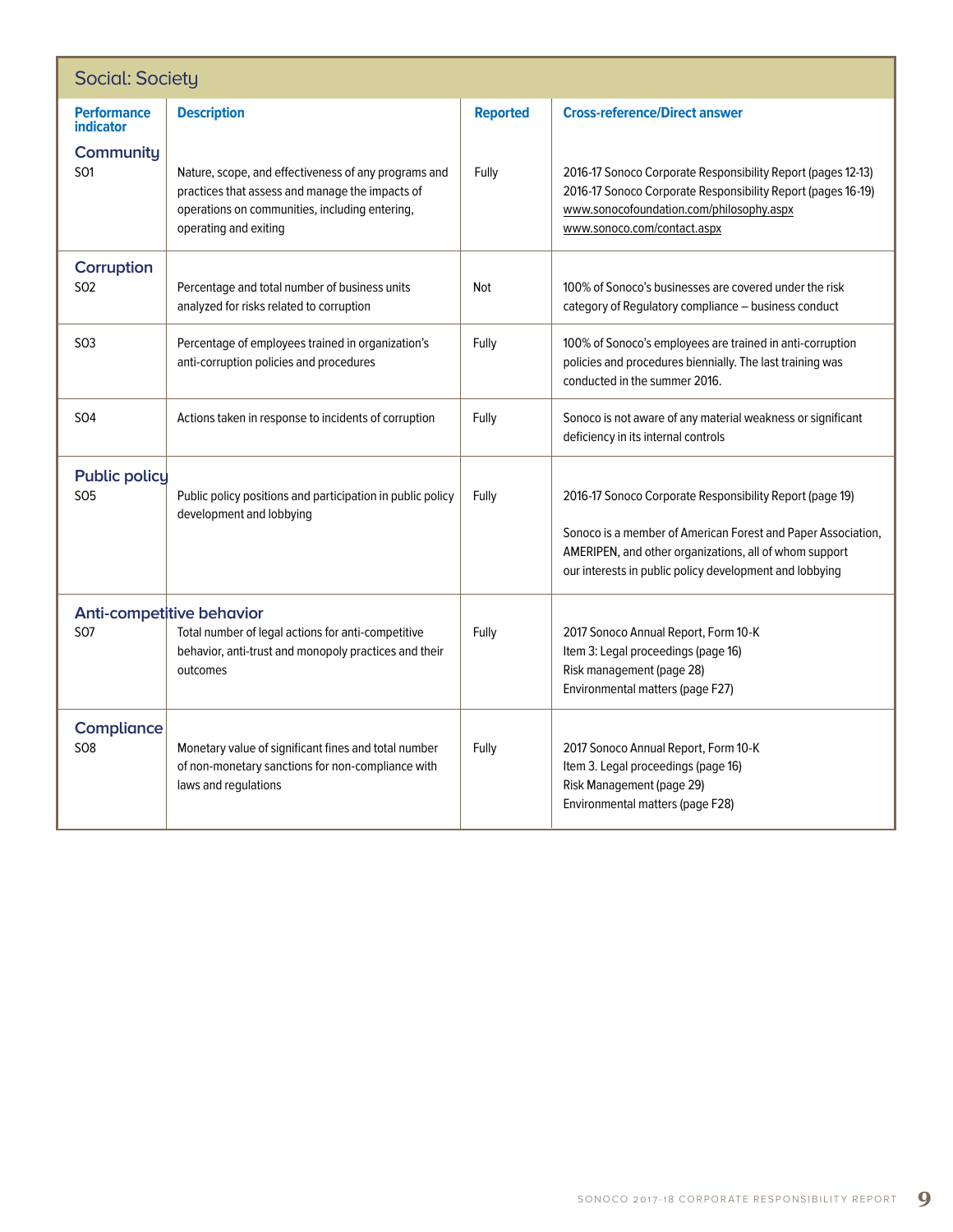## Social: Product Responsibility

| <b>Performance</b><br><b>indicator</b> | <b>Description</b>                                                                                                                                                                                                                                  | <b>Reported</b> | <b>Cross-reference/Direct answer</b>                                                                                                                                                                                                                                                                                                                                                                                                                                                                                                                                                                                                                                                                                                                                                                                                                                                                                                                                                                                                                                                                                                                                                                                                                                           |  |  |
|----------------------------------------|-----------------------------------------------------------------------------------------------------------------------------------------------------------------------------------------------------------------------------------------------------|-----------------|--------------------------------------------------------------------------------------------------------------------------------------------------------------------------------------------------------------------------------------------------------------------------------------------------------------------------------------------------------------------------------------------------------------------------------------------------------------------------------------------------------------------------------------------------------------------------------------------------------------------------------------------------------------------------------------------------------------------------------------------------------------------------------------------------------------------------------------------------------------------------------------------------------------------------------------------------------------------------------------------------------------------------------------------------------------------------------------------------------------------------------------------------------------------------------------------------------------------------------------------------------------------------------|--|--|
| PR <sub>1</sub>                        | <b>Customer health and safety</b><br>Life cycle stages in which health and safety impacts of<br>products and services are assessed for improvement,<br>and percentage of significant products and services<br>categories subject to such procedures |                 | For all packaging, Sonoco evaluates suppliers' materials for<br>compliance with laws and regulations required by product<br>safety. A large percentage of Sonoco's consumer packaging is<br>developed for the food packaging industry as well as for the<br>health and beauty market. Our Product Safety organization<br>ensures compliance of our packaging products with all health,<br>safety, and environmental laws and applicable to packaging<br>materials in the countries and regions in which they are<br>manufactured and marketed. Suppliers of components for<br>these packaging applications are scrutinized for compliance<br>with US FDA and other national laws and regulations for<br>food-contact packaging.<br>Sonoco is working toward completion of its GFSI (Global Food<br>Safety Initiative) certification for identified Sonoco<br>manufacturing sites. Sonoco operates commercial-recycling<br>and materials-processing centers, which allows Sonoco to<br>collaborate with customers on available end-of-life options for<br>their packaging.<br>For new product development and some significant design<br>changes, Sonoco utilizes the Sustainable Packaging Alliance's<br>PIQET tool to assess the environmental footprint of our<br>packaging. |  |  |
| PR <sub>3</sub>                        | <b>Product and service labeling</b><br>Type of product and service information required by<br>procedures, and percentage of significant products<br>and services subject to such information requirements                                           |                 | Sonoco manufactures packaging for consumer brands<br>companies and others. These customers dictate and are<br>responsible for package graphics, including labeling. The<br>component materials in Sonoco packaging are sourced from<br>various vendors/suppliers. This may include other Sonoco<br>facilities that manufacture and supply component materials<br>within or across divisions. These component materials are<br>assessed for material health and safety based on vendor/<br>supplier documents. As with labeling, safe use of the product<br>packaging is ultimately determined by the customer. Much of<br>Sonoco's sales are assessed to ensure product and food safety.<br>Sonoco has assessed and can communicate the end-of-life<br>options for many of its product offerings and has closed-loop<br>return systems in place for its packaging.                                                                                                                                                                                                                                                                                                                                                                                                             |  |  |
| PR <sub>6</sub>                        | <b>Marketing communications</b><br>Programs for adherence to laws, standards, and<br>voluntary codes related to marketing communications,<br>including advertising, promotion and sponsorship                                                       |                 | Sonoco manufactures packaging for consumer brands<br>companies and others. These customers dictate and are<br>responsible for package graphics, including labeling. However,<br>Sonoco does provide data that are used to validate a claim.<br>Additionally, environmental marketing claims made about<br>Sonoco packaging to these customers or the public are<br>reviewed for compliance with ISO 14021 and the Federal Trade<br>Commission's Guides for the use of Environmental Marketing<br>Claims.                                                                                                                                                                                                                                                                                                                                                                                                                                                                                                                                                                                                                                                                                                                                                                       |  |  |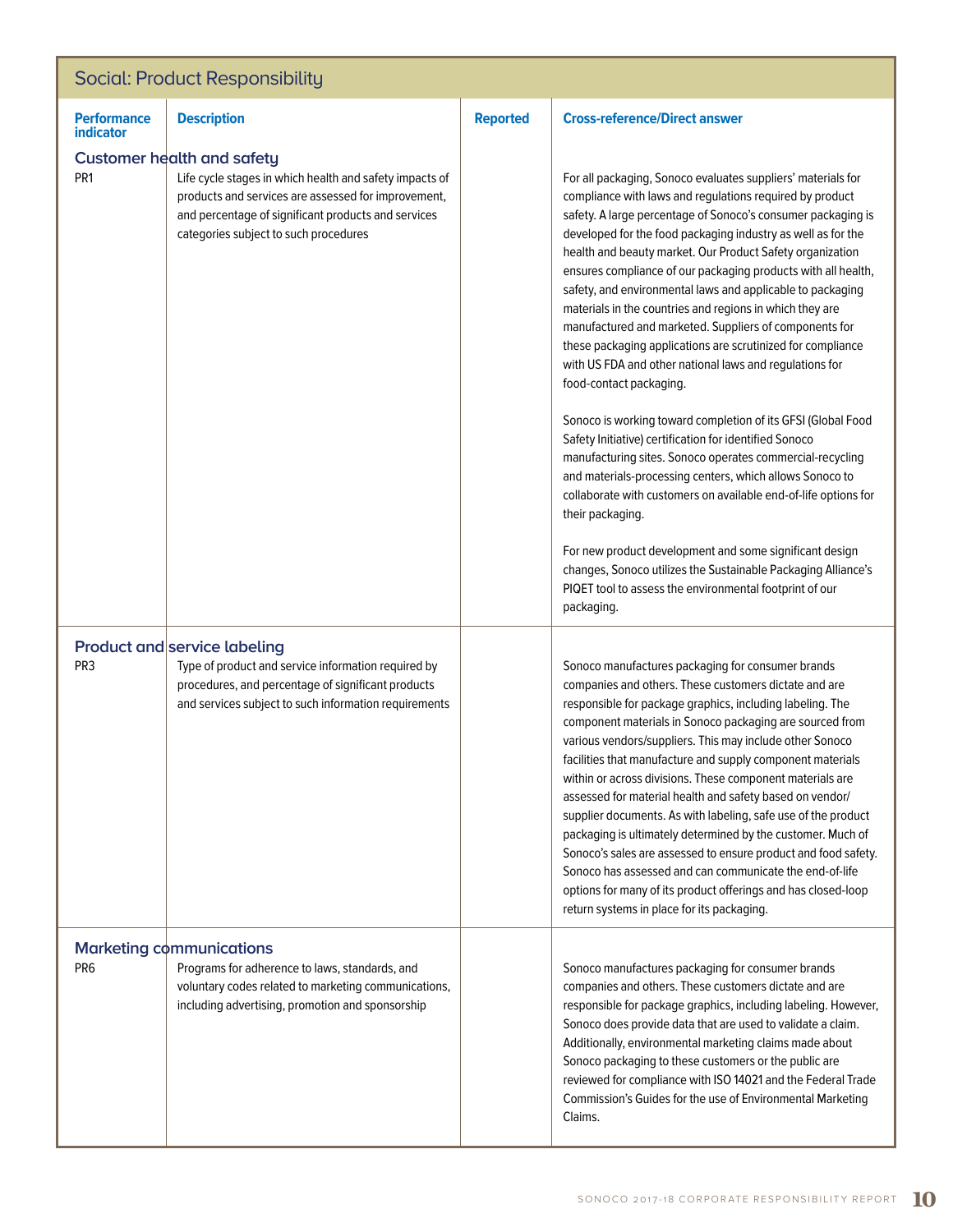| Social: Product Responsibility                                          |                                                                                                                                                                        |                 |                                                                                                                                                                                      |  |  |  |  |
|-------------------------------------------------------------------------|------------------------------------------------------------------------------------------------------------------------------------------------------------------------|-----------------|--------------------------------------------------------------------------------------------------------------------------------------------------------------------------------------|--|--|--|--|
| <b>Performance</b><br><i>indicator</i><br>Compliance<br>PR <sub>9</sub> | <b>Description</b><br>Monetary value of significant fines for non-compliance<br>with laws and regulations concerning the provision<br>and use of products and services | <b>Reported</b> | <b>Cross-reference/Direct answer</b><br>2017 Sonoco Annual Report, Form 10-K<br>Item 3. Legal proceedings (page 16)<br>Risk Management (page 29)<br>Environmental matters (page F28) |  |  |  |  |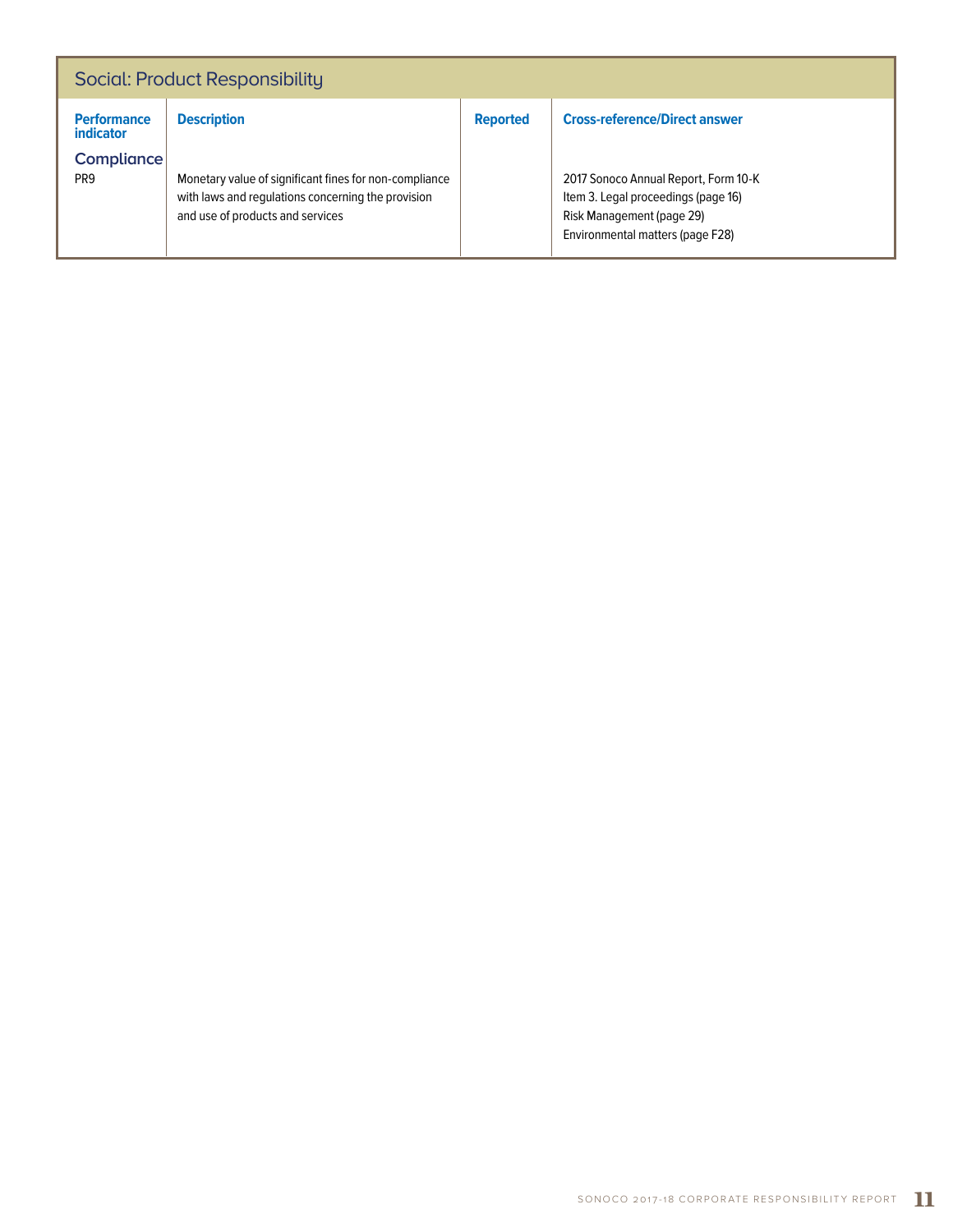Australia Belgium Brazil Canada Chile China Colombia Estonia Finland France Germany Greece Holland Indonesia Ireland Italy Malaysia Mexico Netherlands New Zealand Norway Poland Puerto Rico Russia Singapore Spain Sweden Taiwan Thailand **Turkey** United Kingdom United States Venezuela